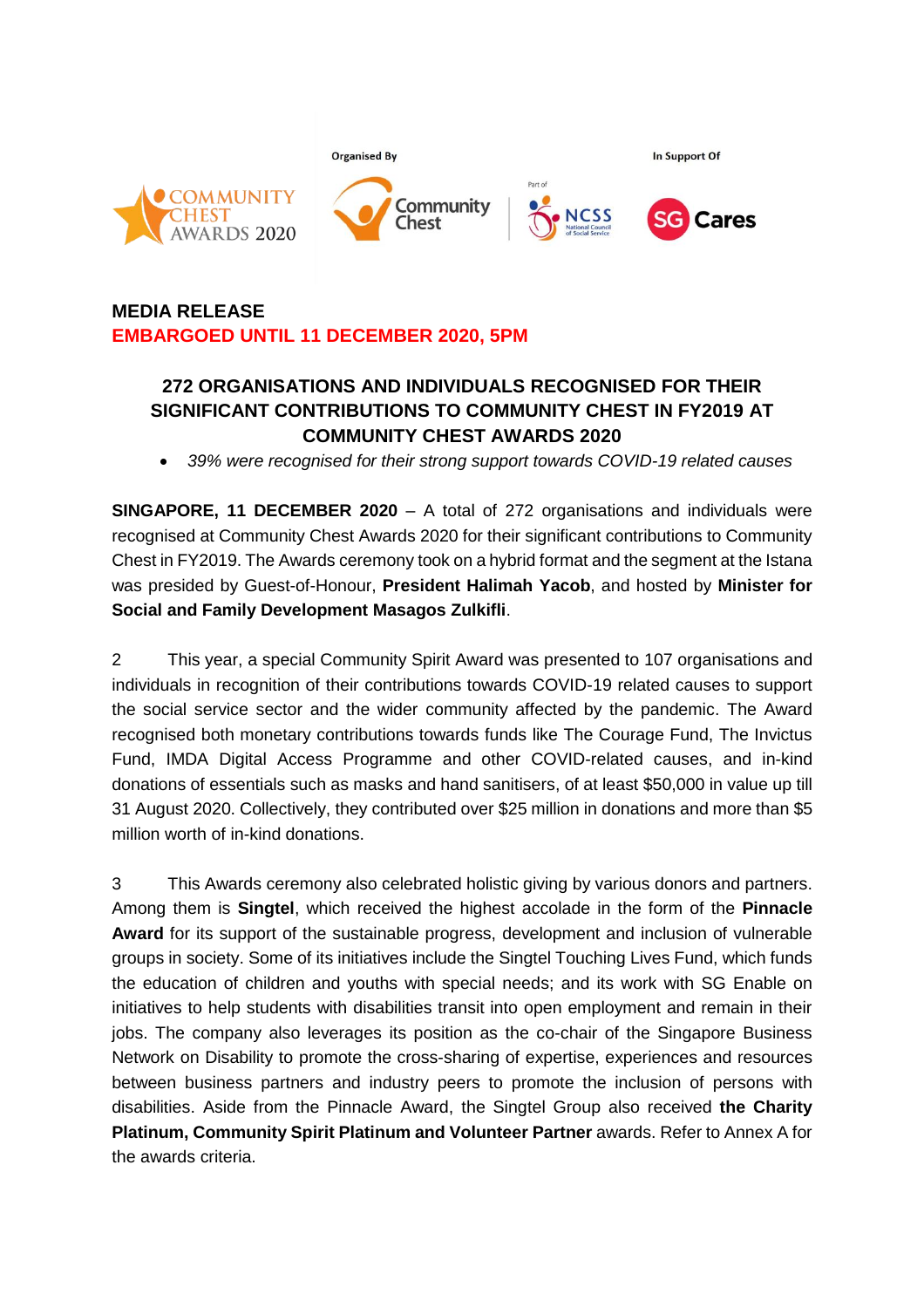4 Ms Chua Sock Koong, Singtel's Group CEO, said: "Singtel is honoured to be recognised for our support of the vulnerable in society. As a technology company, our ethos of giving has always been premised on advancing their well-being and progress by empowering them with digital access, digital literacy and digital inclusion. Our three-decade long partnership with Community Chest has allowed us to develop our sustainability strategies over the longer term, to not just introduce positive changes, but ultimately track, improve and make these changes endure. We hope to deepen our existing initiatives with Community Chest and widen our reach to more people in need."

5 In addition to the amount raised for COVID-19 related causes, Community Chest also raised a total of \$58.7 million in FY2019 to support more than 80 social service agencies serving vulnerable groups like children with special needs and youth at risk, adults with disabilities, persons with mental health conditions, vulnerable seniors and families. This is an increase from the \$54.2 million raised in FY2018.

6 Mr Phillip Tan, Chairman of Community Chest, said: "2020 has been a very challenging year for Singapore. I am heartened that many of our partners including corporate and individual donors have stepped up to lend their support to our COVID-related causes. At the same time, we would also like to extend our deepest gratitude towards corporate partners who have advocated for inclusive business practices, and used their skills and resources to make a difference in the lives of our service users. The needs of the sector will only increase and become more complex and varied over time. It is crucial that we take an 'all hands on deck' approach to supporting the vulnerable communities amongst us."

 $-$  END  $-$ 

### **About Community Chest**

As the hallmark of care and share, Community Chest has been uniting the community to fundraise and serve those in need since 1983. In 2019, as Singapore reflects on its progress and milestones since its founding 200 years ago, Community Chest aims to highlight the importance of community giving and how it has been integral to the success of Singapore since its early days.

Under the Bicentennial Community Fund, the Government will provide dollar-for-dollar matching for donations\* to Community Chest, up to 20% of the total funds raised from 1 April 2019 to 31 December 2020. Through this, Community Chest hopes to encourage the community to give and maximise the impact to enhance the sector's capabilities, create impactful partnerships and make caring a part of our everyday lives.

Community Chest supports about 80 social service agencies to meet underserved, critical social needs. As our fundraising and operating costs are covered mainly by Tote Board Group, 100% of your contributions goes towards empowering the lives of: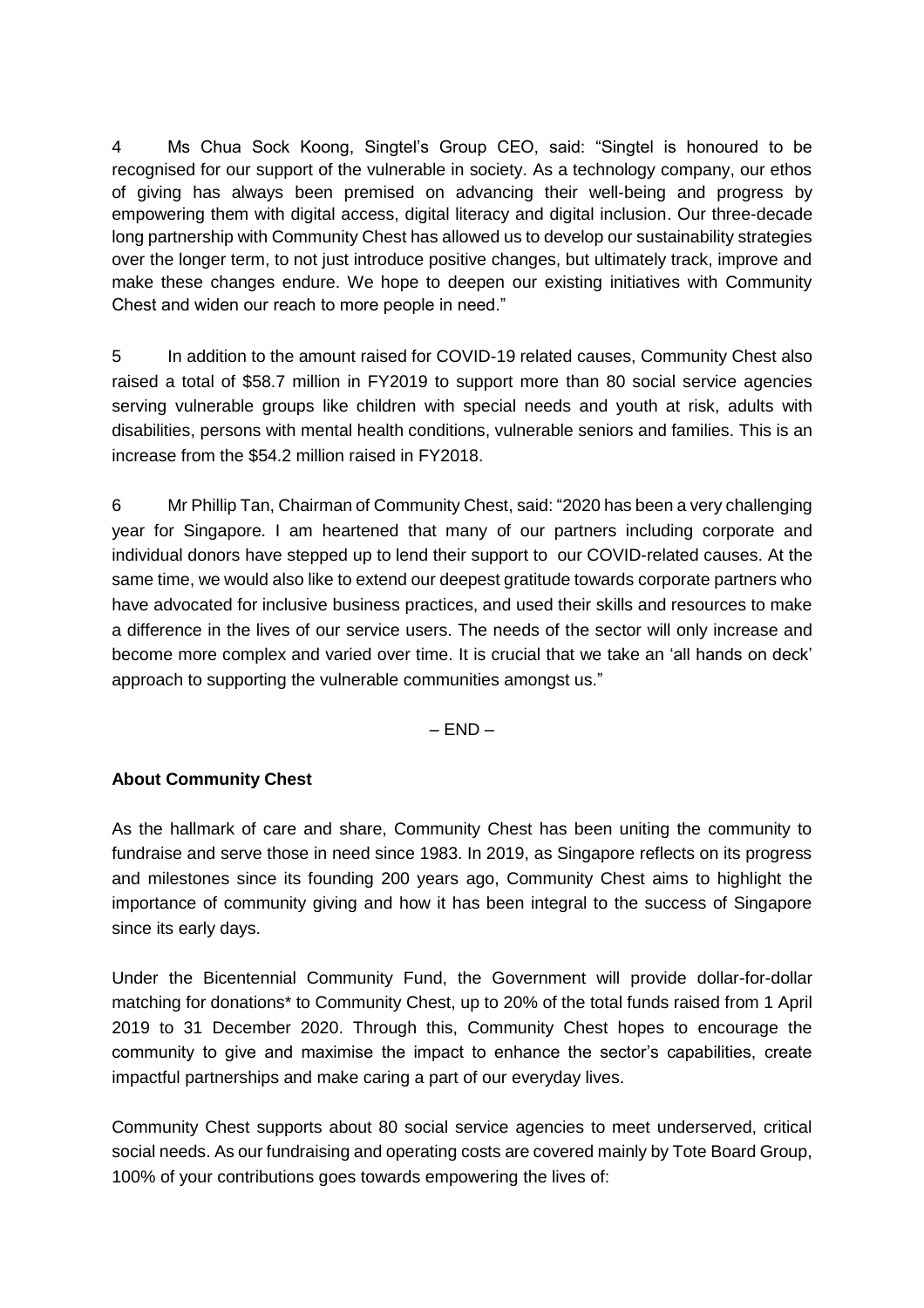- Adults with disabilities
- Children with special needs and youth-at-risk
- Families in need
- Persons with mental health conditions
- Vulnerable seniors

*\*Donations include all private cash donations. Grants from government agencies, including Tote Board, which are not donations, will not qualify for the matching. Community Chest, as a fundraising arm of the National Council of Social Service, supporting about 80 social service agencies, will not be subject to the \$400,000 per IPC cap. Instead, 20% of the total donation (net of the donation that is already matched by existing grants) received by Community Chest in the qualifying period will be matched by the Bicentennial Community Fund.*

Find out more at comchest.sg.

#### **About SG Cares**

SG Cares is a national movement dedicated to building a more caring and inclusive home for all. The movement invites all who live in Singapore to put values into action through active volunteerism, ground-up efforts and everyday acts of care. It also aims to build capability across various sectors and organisations to grow opportunities for volunteering. By inspiring and supporting one another, we can show the world that we are a nation with a big heart.

Find out more at www.sgcares.sg.

#### **For media enquiries, please contact:**

**Ms Deanne Galicia** Associate Ogilvy Singapore Tel: 8292 6895 Email: [deanne.galicia@ogilvy.com](mailto:deanne.galicia@ogilvy.com)

#### **Ms Chew Kia Huey**

Senior Manager, Communications Division Ministry of Social and Family Development Tel: 9021 0673 Email: [chew\\_kia\\_huey@msf.gov.sg](mailto:chew_kia_huey@msf.gov.sg)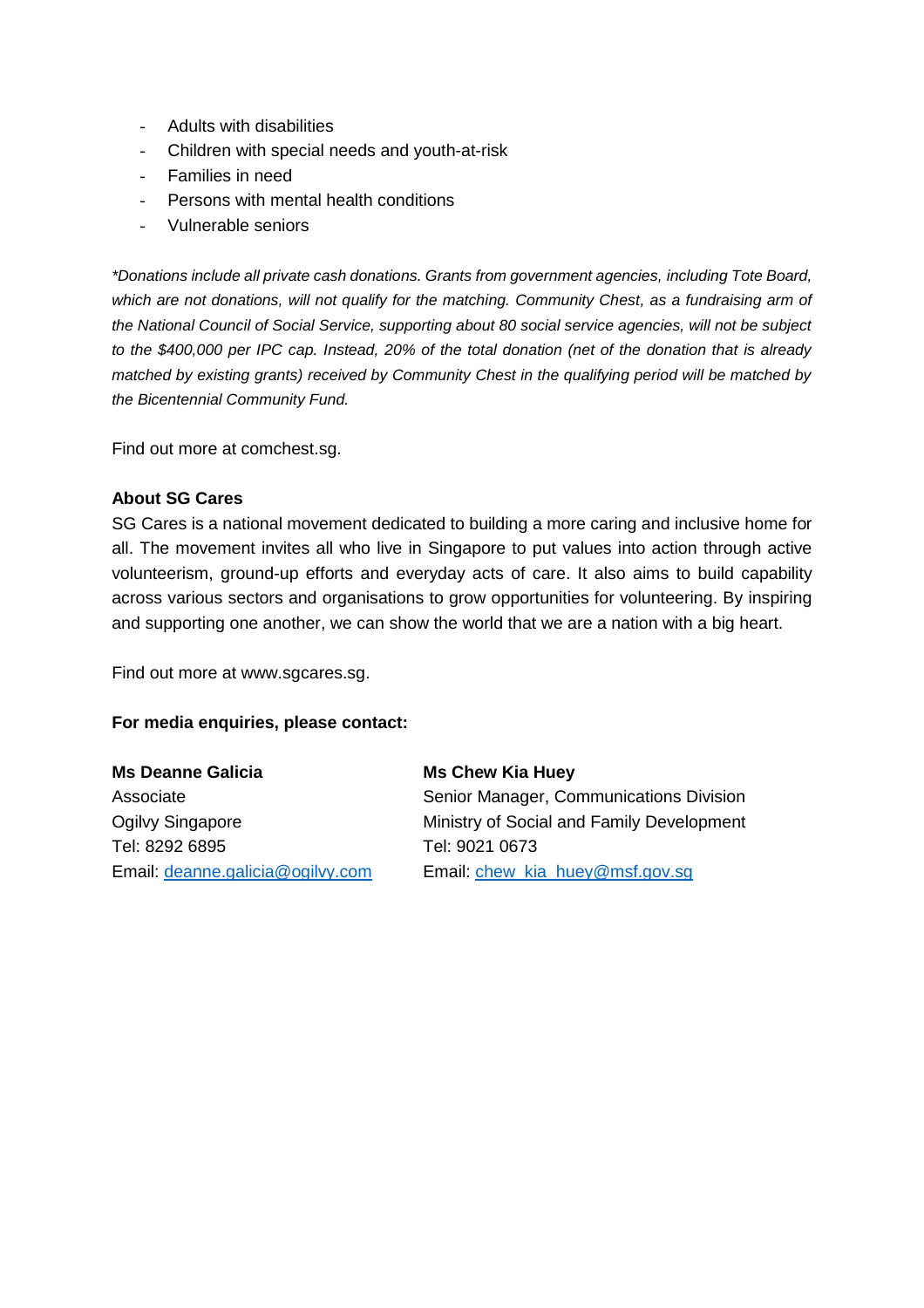### **ANNEX A: AWARDS AND AWARD CRITERIA**

| <b>SHARE</b>     | The SHARE Awards recognise organisations with employees on SHARE for their                                                                                                                                                                                |                                 |  |  |
|------------------|-----------------------------------------------------------------------------------------------------------------------------------------------------------------------------------------------------------------------------------------------------------|---------------------------------|--|--|
| <b>AWARD</b>     | high participation rate. The organisation must have made a minimum annual                                                                                                                                                                                 |                                 |  |  |
|                  | contribution of \$5,000 and has contributed regularly for at least nine months within                                                                                                                                                                     |                                 |  |  |
|                  | the assessment period, but not necessarily for consecutive months.                                                                                                                                                                                        |                                 |  |  |
|                  |                                                                                                                                                                                                                                                           |                                 |  |  |
|                  | The various types of SHARE Awards are:                                                                                                                                                                                                                    |                                 |  |  |
|                  | <b>AWARD TYPE</b>                                                                                                                                                                                                                                         | <b>SHARE Participation Rate</b> |  |  |
|                  | <b>SHARE Achiever</b>                                                                                                                                                                                                                                     | 98% to 100%                     |  |  |
|                  | <b>SHARE Platinum</b>                                                                                                                                                                                                                                     | 90% to 97%                      |  |  |
|                  | <b>SHARE Gold</b>                                                                                                                                                                                                                                         | 80% to 89%                      |  |  |
|                  | <b>SHARE Silver</b>                                                                                                                                                                                                                                       | 70% to 79%                      |  |  |
|                  | <b>SHARE Bronze</b>                                                                                                                                                                                                                                       | 50% to 69%                      |  |  |
|                  |                                                                                                                                                                                                                                                           |                                 |  |  |
| <b>CHARITY</b>   | The Charity Awards are presented to organisations and individuals who have made                                                                                                                                                                           |                                 |  |  |
| <b>AWARD</b>     | significant donations to Community Chest. These donations include outright                                                                                                                                                                                |                                 |  |  |
|                  | donations, funds raised from events and contributions through SHARE, Community<br>Chest's monthly giving programme.                                                                                                                                       |                                 |  |  |
|                  |                                                                                                                                                                                                                                                           |                                 |  |  |
|                  |                                                                                                                                                                                                                                                           |                                 |  |  |
|                  | The various types of Charity Awards are:                                                                                                                                                                                                                  |                                 |  |  |
|                  | <b>AWARD TYPE</b>                                                                                                                                                                                                                                         | <b>SHARE Participation Rate</b> |  |  |
|                  | <b>Charity Platinum</b>                                                                                                                                                                                                                                   | \$300,000 and above             |  |  |
|                  | <b>Charity Gold</b>                                                                                                                                                                                                                                       | \$200,000 to \$299,999          |  |  |
|                  | <b>Charity Silver</b>                                                                                                                                                                                                                                     | \$100,000 to \$199,999          |  |  |
|                  | <b>Charity Bronze</b>                                                                                                                                                                                                                                     | \$50,000 to \$99,999            |  |  |
|                  |                                                                                                                                                                                                                                                           |                                 |  |  |
| <b>VOLUNTEER</b> | The Volunteer Partner Award serves to recognise an organisation, which is                                                                                                                                                                                 |                                 |  |  |
| <b>PARTNER</b>   | exemplary in its regular volunteerism scheme, such as service-based or skills-based                                                                                                                                                                       |                                 |  |  |
| <b>AWARD</b>     | volunteerism, with demonstrated outcomes.                                                                                                                                                                                                                 |                                 |  |  |
|                  |                                                                                                                                                                                                                                                           |                                 |  |  |
|                  | The nominee must have volunteered with a charity that is a member of the National                                                                                                                                                                         |                                 |  |  |
|                  |                                                                                                                                                                                                                                                           |                                 |  |  |
|                  |                                                                                                                                                                                                                                                           |                                 |  |  |
|                  |                                                                                                                                                                                                                                                           |                                 |  |  |
|                  | volunteered for at least 24 hours and at least four times during the assessment                                                                                                                                                                           |                                 |  |  |
|                  |                                                                                                                                                                                                                                                           |                                 |  |  |
|                  | Council of Social Service, and the charity must be supportive of the nomination. The<br>nominee must have a minimum of 20% staff participation rate in the volunteerism<br>scheme, and staff should be involved regularly (for example, each staff having |                                 |  |  |
|                  | period).                                                                                                                                                                                                                                                  |                                 |  |  |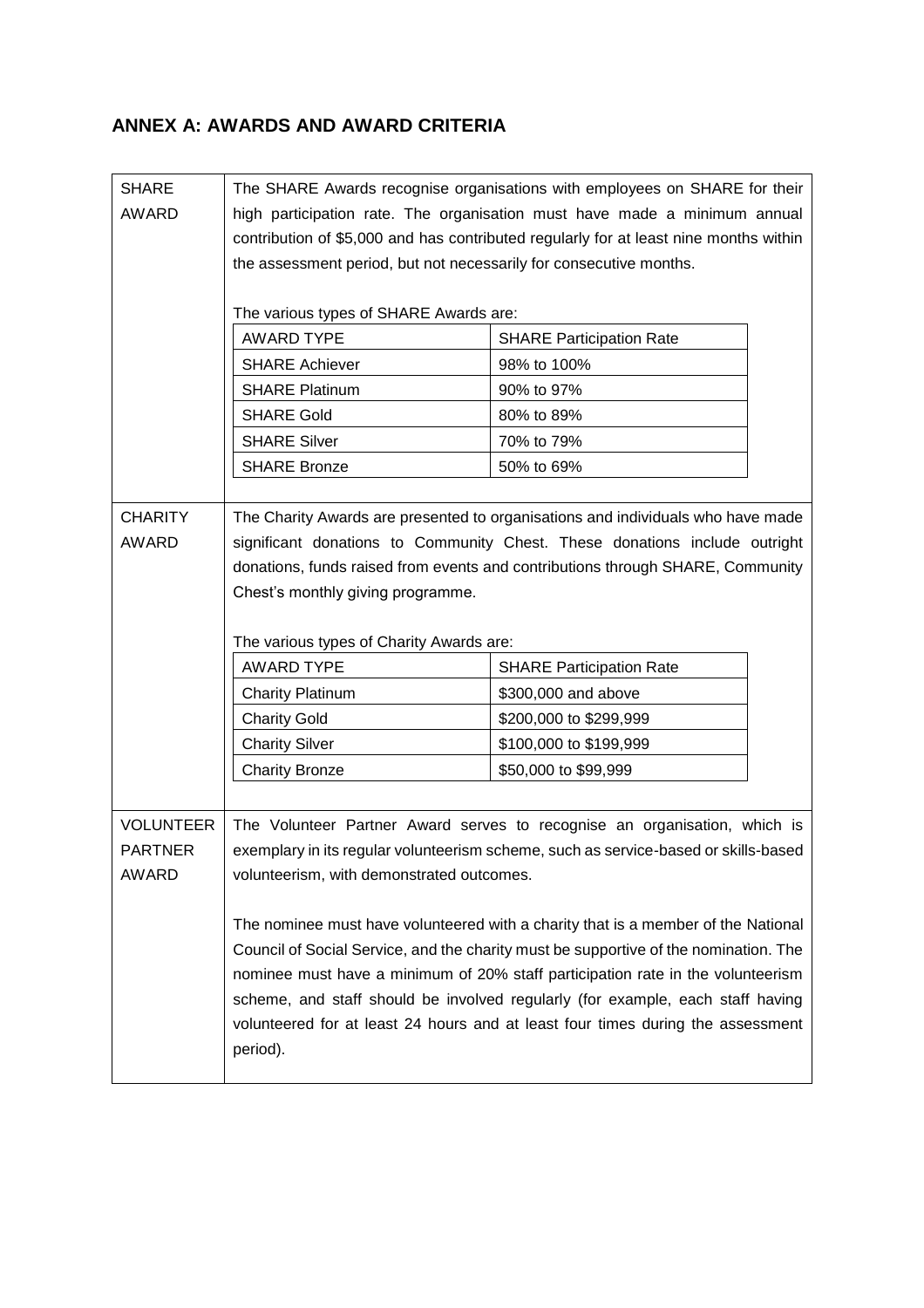| <b>ENABLER</b>                  | The Enabler Award serves to recognise an organisation or individual who has made                                                                                                                                                                                                     |                                                                                                                                                                                                                                                                  |                |  |
|---------------------------------|--------------------------------------------------------------------------------------------------------------------------------------------------------------------------------------------------------------------------------------------------------------------------------------|------------------------------------------------------------------------------------------------------------------------------------------------------------------------------------------------------------------------------------------------------------------|----------------|--|
| <b>AWARD</b>                    |                                                                                                                                                                                                                                                                                      | significant non-monetary contributions, which resulted in substantial cost savings or                                                                                                                                                                            |                |  |
|                                 |                                                                                                                                                                                                                                                                                      | multiplier effect in outreach or fundraising efforts achieved for Community Chest.                                                                                                                                                                               |                |  |
|                                 | ways like:<br>i Talent, capability and network including but not limited to the following:<br>Offering<br>media<br>assets and<br>$etc.$ )                                                                                                                                            | The contribution towards addressing social needs can be made by the nominee in<br>resources<br>such<br>as<br>media/advertising platforms (e.g. print ads, broadcast ads, out-of-home ads<br>• Mobilising and connecting people/organisations/partners to support | digital/social |  |
|                                 |                                                                                                                                                                                                                                                                                      | Community Chest in signature events, special fundraising projects etc.                                                                                                                                                                                           |                |  |
|                                 |                                                                                                                                                                                                                                                                                      |                                                                                                                                                                                                                                                                  |                |  |
| <b>PINNACLE</b><br><b>AWARD</b> |                                                                                                                                                                                                                                                                                      | The Pinnacle Award is the highest honour given by Community Chest to recognise<br>an organisation which is exemplary in holistic caring, and is a role model in all three                                                                                        |                |  |
|                                 | aspects:                                                                                                                                                                                                                                                                             |                                                                                                                                                                                                                                                                  |                |  |
|                                 | i.<br>Giving of donations                                                                                                                                                                                                                                                            |                                                                                                                                                                                                                                                                  |                |  |
|                                 | ii.<br>Volunteerism and/or making non-monetary contributions                                                                                                                                                                                                                         |                                                                                                                                                                                                                                                                  |                |  |
|                                 | Inclusive employment<br>iii.                                                                                                                                                                                                                                                         |                                                                                                                                                                                                                                                                  |                |  |
|                                 |                                                                                                                                                                                                                                                                                      | The nominee must be eligible for a SHARE Award or Charity Award, as well as                                                                                                                                                                                      |                |  |
|                                 | eligible for a Volunteer Partner Award or Enabler Award. The organisation must also<br>have inclusive employment practices and some measures include:<br>i.<br>Number of persons with disabilities or mental health illnesses hired (and as<br>a percentage of total staff strength) |                                                                                                                                                                                                                                                                  |                |  |
|                                 |                                                                                                                                                                                                                                                                                      |                                                                                                                                                                                                                                                                  |                |  |
|                                 |                                                                                                                                                                                                                                                                                      |                                                                                                                                                                                                                                                                  |                |  |
|                                 | ii.<br>these staff                                                                                                                                                                                                                                                                   | Policies or practices implemented to facilitate the hiring and integration of                                                                                                                                                                                    |                |  |
|                                 | iii.                                                                                                                                                                                                                                                                                 | Procurement of products or services provided by charities or social                                                                                                                                                                                              |                |  |
|                                 | enterprises                                                                                                                                                                                                                                                                          |                                                                                                                                                                                                                                                                  |                |  |
|                                 |                                                                                                                                                                                                                                                                                      |                                                                                                                                                                                                                                                                  |                |  |
| <b>COMMUNITY</b>                | This year, a special Community Spirit Award will recognise the efforts that have been                                                                                                                                                                                                |                                                                                                                                                                                                                                                                  |                |  |
| <b>SPIRIT</b>                   | made to help our social service agencies and the service users they support tide                                                                                                                                                                                                     |                                                                                                                                                                                                                                                                  |                |  |
| AWARD                           | through challenges arising from the COVID-19 pandemic. These efforts include<br>outright donations towards The Courage Fund, The Invictus Fund, the IMDA Digital<br>Access Programme and other COVID-related causes, and in-kind donations made                                      |                                                                                                                                                                                                                                                                  |                |  |
|                                 |                                                                                                                                                                                                                                                                                      |                                                                                                                                                                                                                                                                  |                |  |
|                                 | to a social service agency through Community Chest for the purpose of serving a                                                                                                                                                                                                      |                                                                                                                                                                                                                                                                  |                |  |
|                                 | need arising from the COVID-19 pandemic.                                                                                                                                                                                                                                             |                                                                                                                                                                                                                                                                  |                |  |
|                                 | The two categories of Community Spirit Award are:                                                                                                                                                                                                                                    |                                                                                                                                                                                                                                                                  |                |  |
|                                 | <b>AWARD TYPE</b>                                                                                                                                                                                                                                                                    | <b>CONTRIBUTION AMOUNT</b>                                                                                                                                                                                                                                       |                |  |
|                                 | <b>Community Spirit Platinum Award</b>                                                                                                                                                                                                                                               | Outright and in-kind donations of<br>above \$500,000                                                                                                                                                                                                             |                |  |